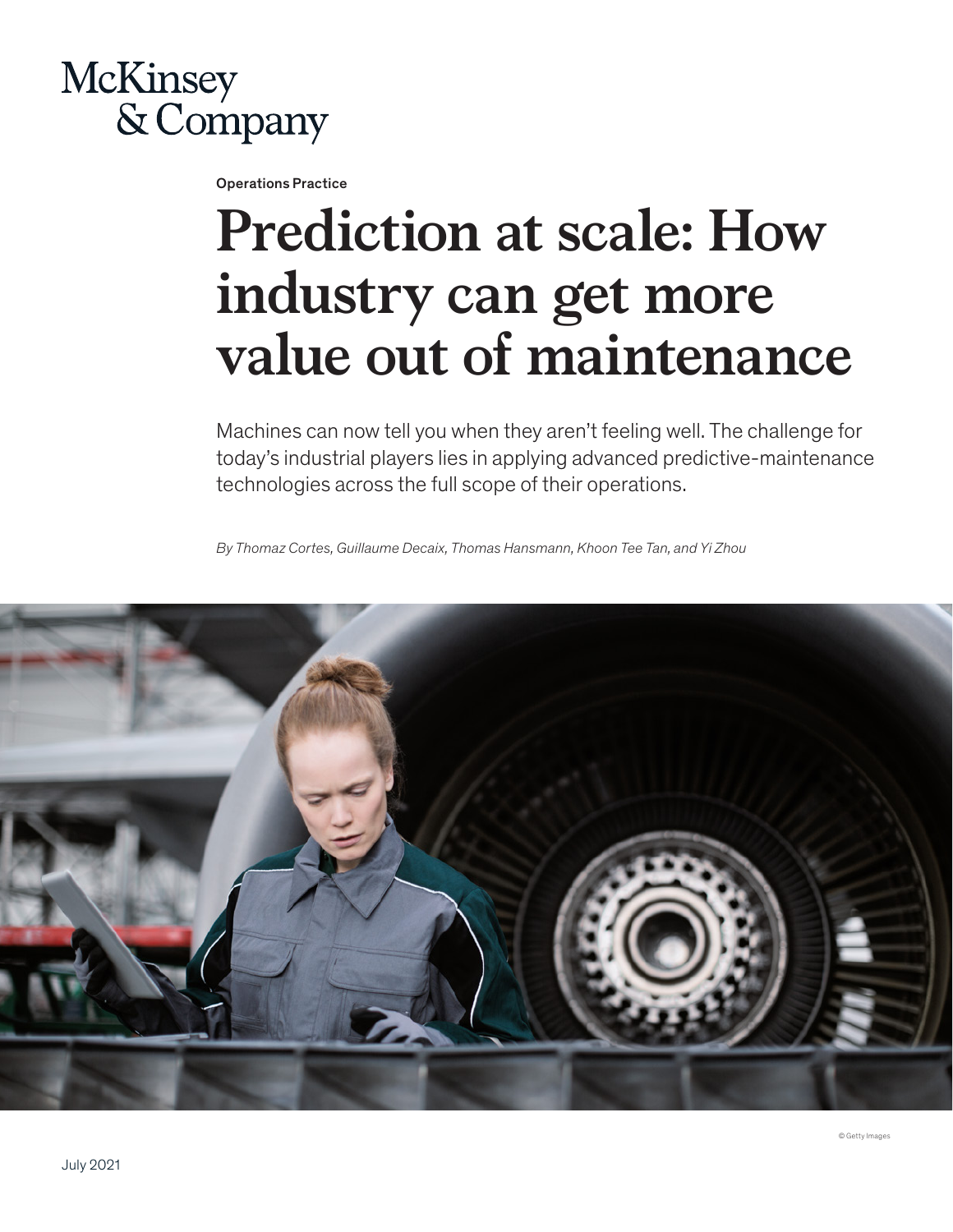Maintenance has always been a conundrum for asset-intensive industries: while high uptime is critical to ensure return on assets, these industries often involve difficult and unpredictable circumstances. Mining equipment needs to work in challenging environments, for example. Power plants face tough operating regimes. The refining and chemicals sectors must process demanding materials. These conditions put machines under stress, and the high preventive and reactive maintenance expenditures needed to keep them healthy can be a drain on profitability.

For more than two decades, companies have viewed predictive maintenance (PdM) as a panacea, seduced by the idea that they can predict failures long before they occur. This, they hope, will enable them to better plan or even avoid downtime, increasing uptime while reducing unnecessary preventative and corrective maintenance costs. While many companies have launched isolated pilots, however, few have been able to deploy PdM at scale across their operations.

Several things can stand in the way of a successful large-scale PdM program, and most companies face issues in one or more of the following broad categories:

- *Data* is insufficient, inaccessible, or of low quality
- *Technology* is inadequate, with too few sensors or poor IT infrastructure
- *Prioritization* is difficult, as companies lack a clear view of which assets to include in their PdM programs
- *Capabilities* are missing, especially the skilled data engineers and data scientists required to build advanced analytical models
- *Change management* is weak, often because of user-unfriendly design
- *Economic return* is low, due the high cost of developing models to cover diverse assets and numerous potential failure modes

#### **Predicting success**

Overcoming these challenges requires a systematic and holistic approach to the design, development, and implementation of PdM. That approach begins with a clear understanding of the organization's asset base and its reliability goals. Companies also need to recognize that PdM encompasses a wide range of analytical and technological approaches, with differing levels of complexity, costs and benefits (Exhibit 1).

The highest-maturity, asset-wide PdM 4.0 systems are still rare today. They require substantial investment in R&D, along with deep industry knowledge, access to relevant data, and practical operational experience. While bringing in a partner with a proven track record substantially reduces the cost of deployment and adoption, the players that stand to benefit most from such a sophisticated approach tend to share several characteristics:

- *Multiple assets or plants sharing a degree of similarity*, which enables scale advantages such as replication of models and sharing of data and best practices
- *Asset-constrained growth*, with no commercial limitation to selling more product—so that additional production converts into additional sales
- *A large and diverse range of downtime root causes* that need to be addressed to achieve sizeable impact
- *High-value failure modes (such as in critical equipment) that occur at low frequency* each year, making them harder for traditional methods or typical AI approaches to predict accurately

We believe the time has come for more organizations to move toward higher levels of PdM maturity. Although barriers to success remain, several recent developments have reduced their extent and improved the business case for the approach. Those developments include cheaper and more readily available sensors, higher data availability, increased processing power, a gradually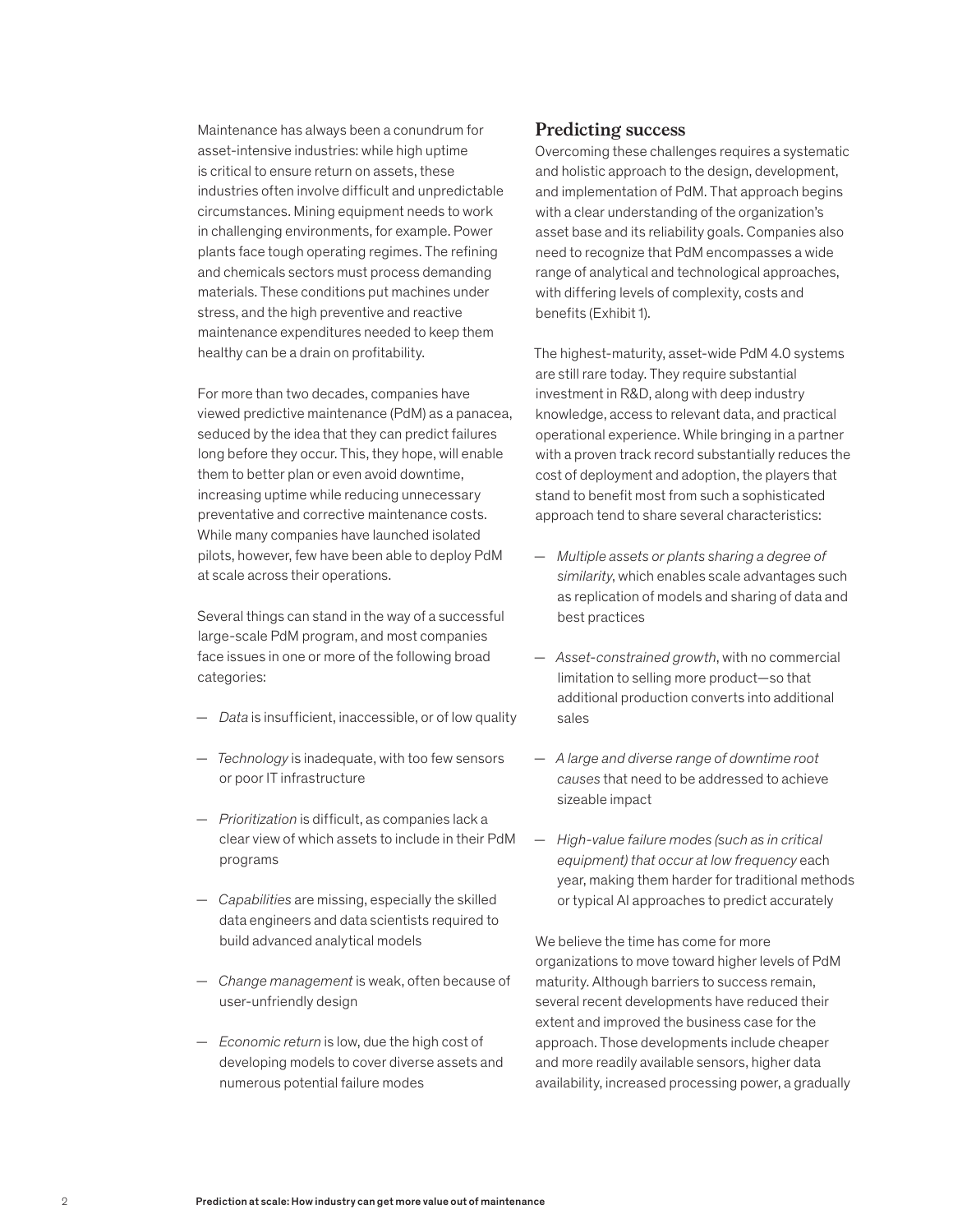## Exhibit 1 **Predictive maintenance's capabilities have evolved.** Predictive maintenance's capabilities have evolved.

## Predictive maintenance (PdM) is widely used as a generic term to describe very different maturity stages of analytics applied to asset reliability

Paradigm shift as data-driven techniques augment specific engineering equations

| <b>PdM 1.0</b>                                                                                                             | <b>PdM 2.0</b>                                                                                                                               | <b>PdM 3.0</b>                                                                                                                                       | <b>PdM 4.0</b>                                                                                                                                                                                     |
|----------------------------------------------------------------------------------------------------------------------------|----------------------------------------------------------------------------------------------------------------------------------------------|------------------------------------------------------------------------------------------------------------------------------------------------------|----------------------------------------------------------------------------------------------------------------------------------------------------------------------------------------------------|
|                                                                                                                            |                                                                                                                                              |                                                                                                                                                      |                                                                                                                                                                                                    |
| Condition-based<br>maintenance                                                                                             | Equation-based predictions                                                                                                                   | Fit-for-purpose analytics<br>suite                                                                                                                   | Asset-wide analytics system                                                                                                                                                                        |
| Sensors trigger alarms<br>based on predefined<br>thresholds, with field<br>operators monitoring a<br>myriad of information | Equations derived from<br>specific-failure analysis<br>allow early identification<br>of potential issues (eq<br>harmonic-vibration analysis) | Advanced-analytics models<br>monitor specific equipment.<br>deriving insights from data<br>without the need of<br>equations from failure<br>analysis | Full-asset multisource<br>analytics system managed<br>through a monitoring center,<br>deriving insights from data<br>to operators trained on how<br>best to respond to predicted<br>failure events |

increasing pool of advanced-analytics talent, and a stronger ecosystem of technical partners that have invested in the necessary IP to further industrialize the predictive-maintenance-model development process.

From our experience working with industrial companies across sectors, we have identified *five golden rules for the successful implementation of predictive maintenance at scale.*

- 1. Be judicious about which assets to include
- 2. Consider the right partners
- 3. Provide sufficient time to improve models
- 4. Put people first
- 5. Build predictive maintenance into the organization's wider digital ecosystem

# **Golden rule 1: Choose assets carefully**

Although Level 3.0 and 4.0 PdM implementations are now proven to work at scale, they require a certain level of Internet of Things (IoT) capability, a long data history, and downtime of sufficient value to provide an attractive return on investment. This is the case in situations such as upstream oil and gas facilities, large refineries, petrochemical plants, power-generation facilities, paper mills, and mining operations. Predictive maintenance may not be the most economic maintenance strategy at this moment for certain other industries and assets, however. Ultimately the decision on where to implement PdM requires an asset-byasset validation of the potential benefits and data availability.

We believe companies can prioritize assets that fulfill the following three criteria. First, they are critical to operations, meaning failures can result in immediate loss of production. For instance, the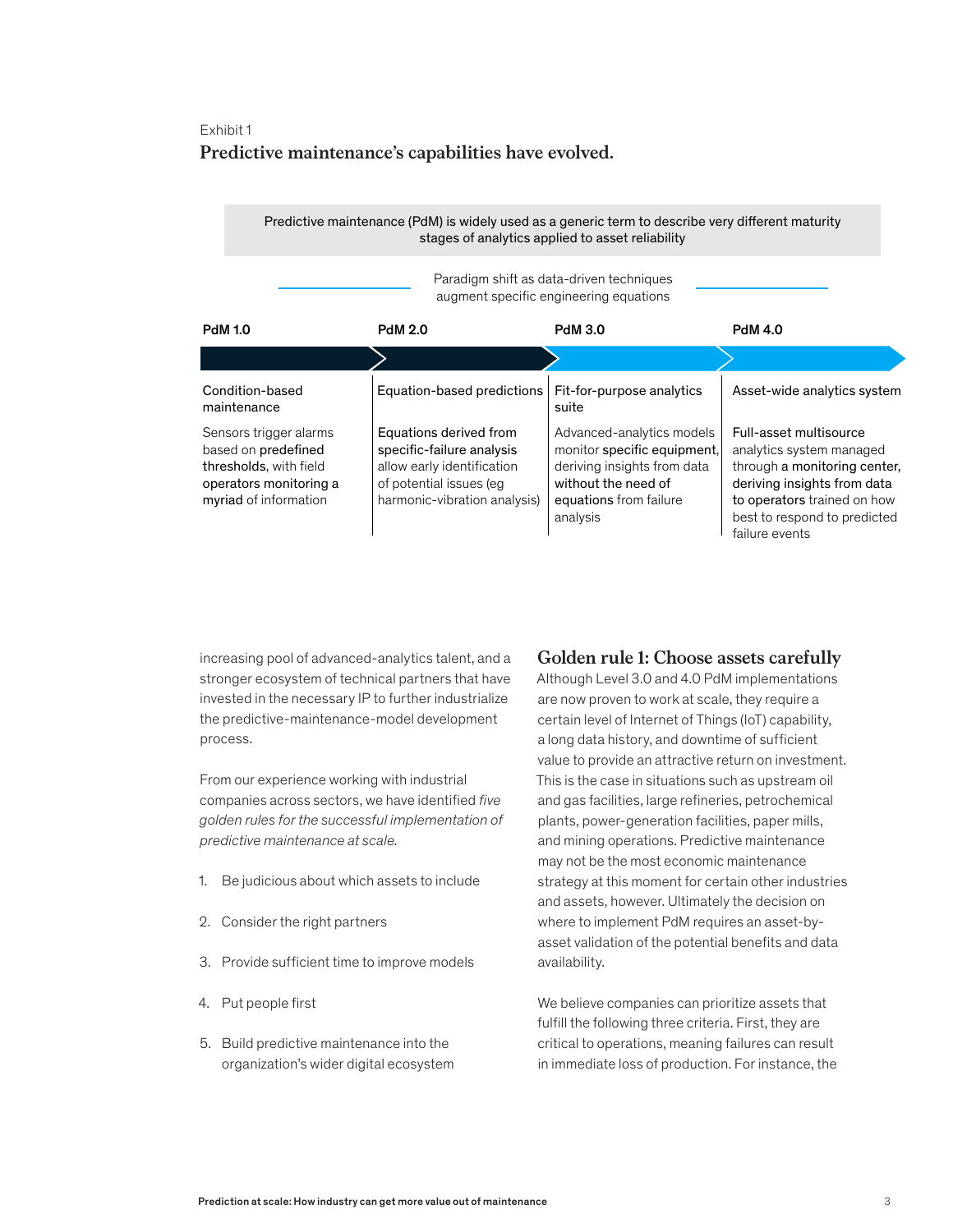breakdown of rotating equipment in oil refineries often causes the instantaneous shutdown of the unit or even the entire complex. Second, the assets have sufficient sensor coverage and data availability. For every asset under consideration for PdM, organizations should validate the number and types of sensors installed, the availability and retrievability of historical data, and the connectivity of online data, before deciding if the assets are suitable for model development. Third, they are assets that have demonstrated sufficient past failure or anomaly behaviors. To build machine-learning models, data scientists need to learn from historical behaviors. Assets with little failure history make it much harder to develop meaningful machine-learning models.

Successful companies across industries are prioritizing assets for PdM following these criteria. For instance, a renewable-power company prioritized the gear boxes of its wind turbines, an oil and gas company in Asia prioritized critical rotating equipment (such as the main air blower, compressors, gas turbines, and pumps), and several mining companies selected engines for the dump trucks and excavators as the critical equipment for their PdM implementations.

## **Golden Rule 2: Tech partners matter**

The more sophisticated the approach for predictive maintenance, the more it requires a proven track record developed through heavy investments in knowledge, data, and development. PdM 4.0 is arguably more challenging to master than most digital and analytics use cases because of the complexity of initial modelling, model implementation, and ongoing model maintenance.

Beyond the technical implementation, the other half of the challenge is in the last mile: the change management involved in assuring that PdM tools are creating meaningful and tangible value is far from trivial. The right partner can help make PdM adoption seamless, for instance by providing training tailored to the personnel involved, while engaging them throughout the deployment to ensure buy-in, or by integrating PdM actions into existing workflow systems (Exhibit 2).

As the value of reliability for large industrials typically lies in a wide range of equipment and failure modes, a large and complex set of PdM models is required. It rarely makes sense to develop these models in-house, especially from scratch. Instead, there are partners that can provide substantial intellectual property and data, significantly reducing both the time to impact and the investment required. Some of these vendors have emerged from within asset-intensive industries themselves, with technology offerings and IP based on years of experience developing and deploying PdM in large-scale real-world applications.

## **Golden Rule 3: Allow time for continuous improvement**

While building an initial set of predictive models for an organization's assets is a significant investment, it is only the first step in an ongoing process of continual refinement and improvement. During this post-implementation phase, companies typically seek to improve three aspects of their PdM systems:

- *Precision.* This is the fraction of the alerts generated by the system that correspond to a real issue in the asset. In early iterations, PdM models will often generate a significant number of false alarms. Over time, this behavior can undermine operating teams' confidence in the model, creating the risk that they start to ignore warnings generated by the system. To avoid this, the operating team needs to work with the PdM team as part of the deployment effort. Their consistent feedback will enable the modelers to improve precision and ensure that recommendations generated by the model are both accurate and actionable.
- *Recall.* This is the fraction of real-life issues with the asset that are predicted by the model. Recall is the metric that most directly indicates value capture, but there is usually a trade-off with precision. A model that generates numerous alarms may catch all the failures (high recall), but it is often incorrect and may not be trusted (low precision). With a multidisciplinary team and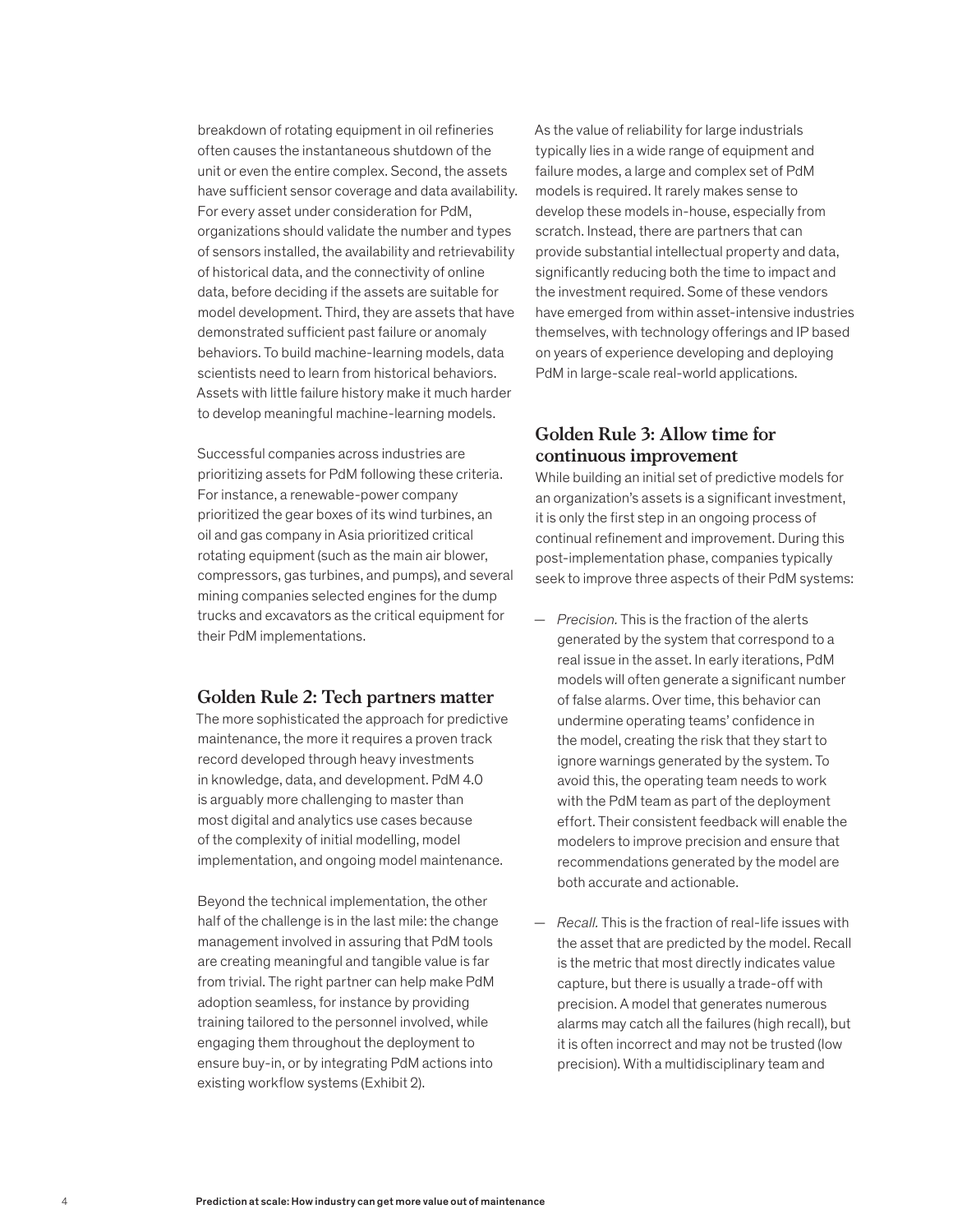## Exhibit 2

# **The right technology partner can transform predictive maintenance's technical And economic viability.**

#### How to evaluate partners for predictive-maintenance (PdM) implementation

| Key criteria                    |                                               | How to compare                                                                                                                                                                                                                                                                                               |  |
|---------------------------------|-----------------------------------------------|--------------------------------------------------------------------------------------------------------------------------------------------------------------------------------------------------------------------------------------------------------------------------------------------------------------|--|
| PdM approach,<br>sophistication |                                               | While some providers offer software licenses with plug-and-play solutions for<br>specific issues (eg, OEMs <sup>1</sup> offering prediction for common failure modes in their<br>machines), others offer solutions that enable tailoring to the plants' needs (eg,<br>processes, batches, multiple machines) |  |
|                                 |                                               | More sophisticated PdM systems (4.0) enable high scalability (eg, replication of<br>models across similar equipment, centralized remote monitoring) while tackling<br>a wider range of predictions                                                                                                           |  |
|                                 | Data platform                                 | Ranges from no data platform (eg, a software license installed for plug-and-play<br>applications) to infrastructure-as-code solutions that enable both cloud and<br>on-premises solutions and facilitate scale across plants                                                                                 |  |
|                                 | Work management                               | Some providers go beyond predictions and include work management, assuring<br>action is taken                                                                                                                                                                                                                |  |
|                                 | Implementation support                        | From installing software to implementing data pipelines, providing training, and<br>effectively driving and measuring change management and adoption                                                                                                                                                         |  |
| 000<br>OOO<br>OOO               | Value proposition and<br>commitment to impact | While the typical offering is a subscription, some players charge for software<br>licenses only while others ensure adoption and continued impact with dedicated<br>teams and value-driven KPIs                                                                                                              |  |

1 Original-equipment manufacturers

clear feedback from operations, models may be fine-tuned to achieve the best balance.

— *Breadth.* A predictive maintenance system is only valuable if it predicts the failure modes that cause value erosion. In large, industrial environments, this typically means a long tail of root causes across machines and processes, which slowly changes as plants get older and processes, machines, software, and people's behavior all evolve. For a large-scale PdM system, many models are needed to capture substantial value in a plant (often exceeding triple digits). Given this, a continuous deployment of models addressing new root causes can be considered and pursued.

# **Golden Rule 4: Put people first**

A successful predictive-maintenance implementation requires not only accurate model development, but also new processes and mind-sets to embed the changes. In fact, change management that puts the user at the center of the implementation is the single most critical success factor to ensure adoption at scale and achieve sustainable impact.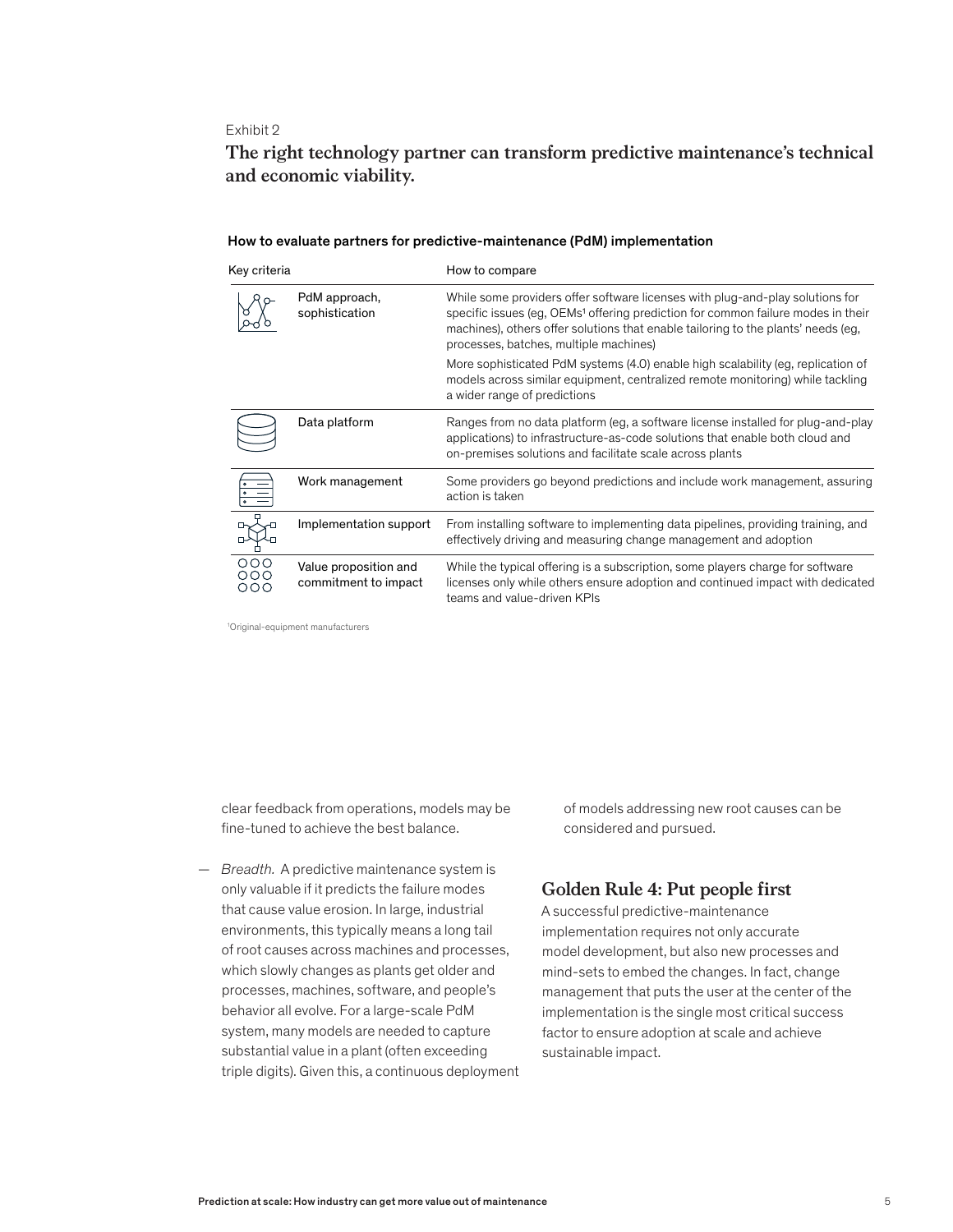#### Exhibit 3

#### **Change management is a critical element of a successful PdM implementation.** Change management is a critical element of a successful PdM



- Clarify roles and responsibilities post implementation
- Codesigned with cross-functional input to ensure broad alignment



#### Process redesign Capability building KPIs and incentives Role modeling Communication

- Short term: train up the team with immediate technical skills required
- Long term: build internal pool of talent for data engineering, data thinking
- 

- Focus beyond pure technicalities of model accuracy
- Combine both leading and lagging indicators, including
- science, and design adherence to internal − unplanned-downtime reduction maintenance-process
	- timelines − adoption rate for the solution



- Leaders role model new way of working, mind-sets, and behaviors
- Make visible commitment
- 



- Craft clear change story
- Use regular omnichannel communication
- Design bite-size microlearning nuggets

Five elements together form a change-management program that supports the introduction of PdM (Exhibit 3). The first is an end-to-end process redesign that aims to provide clarity on roles and responsibilities post implementation, based on the collective design input from cross-functional teams. The second is sustained capability building to equip the organization with the immediate technical skills required for the digital solution, and which also addresses the long-term requirement for an internal pool of talent for data engineering, data science, and design thinking.

Third, new KPIs and incentives are usually required, which look beyond technical issues (such as model accuracy) and focus instead on broader leading and lagging indicators, such as unplanned-downtime reduction, adherence to internal maintenanceprocess timelines, and the adoption rate of the solution. Some companies even use digitized gamification to incentivize user adoption and usage.

Fourth, top management also faces the task of transforming its collective mind-set to role model the new way of working and make their commitment to PdM visible to everyone. Finally, a carefully crafted change story, regular omnichannel communication and campaigns, and bite-size microlearning nuggets can promote engagement across all levels of the organization.

# **Golden rule 5: Build PdM into the digital ecosystem**

Even the most sophisticated PdM system will create value only if it drives a response in the field: a set of actions that are clearly derived from the alarm the system generates. As a PdM system is scaled up, it becomes increasingly difficult to manage such actions consistently. That means creating tight links between PdM systems and other parts of the digital maintenance ecosystem (Exhibit 4). In particular, leading companies are integrating predictive maintenance technologies with new or existing digital work management (DWM) systems.

The links between PdM and DWM work in both directions. Predictive maintenance alarms should